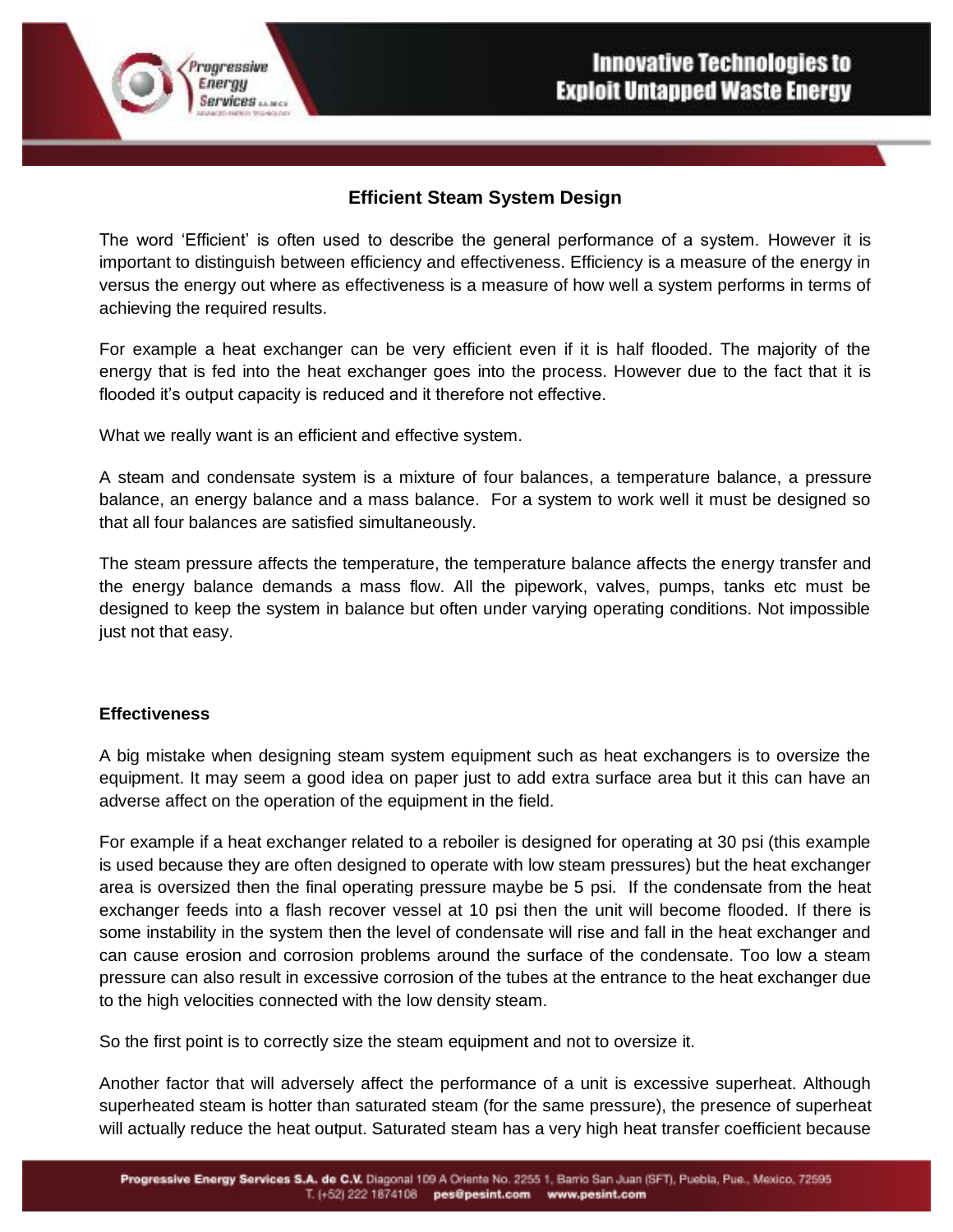the moment it comes into contact with the cooler heat exchanger surface it condenses and transfers the large quantity of latent heat into the process flow. In the case of superheated steam it is just a hot gas and the heat transfer from the gas to the process flow is greatly reduced compared with the condensing heat transfer.

If there is only slight amount of superheat (4 or 5  $^{\circ}$ C) then the steam will quickly lose the superheat and move to the condensing phase. If there is excessive amounts of superheat the hot steam can also have an adverse affect on the product and result in rapid fouling of the heat transfer surface.

Excessive levels of superheat also make process control more difficult. One of the great benefits of saturated steam is that when the pressure is reduced the temperature reduces so the output reduces. When there is a large superheat component to the steam the ability to control the process by regulating the steam pressure is reduced.

For the majority of heating applications the recommendation is to use saturated steam.

If the steam is generated with superheat, e.g. discharge from a steam turbine, then the steam should be conditioned with a desuperheater before distributing it to site. A very good desuperheater will control down to  $5^{\circ}$ C above saturation but 10 $^{\circ}$ C is usually satisfactory. If the level of superheat is reduced to too close to the saturation temperature then large amounts of condensate will be injected into the steam will little effective. This can result in problems of water hammer in the steam distribution system.

Remember that when a desuperheater is used to condition the steam, the condensate that is injected into the desuperheater is converted to steam. So if it is important to know the flow rates or mass balance of a process this quantity of condensate has to be added to the inlet steam flow. A flow meter should be located downstream of the desuperheater so that it measures the total steam flow including the steam generated in the desuperheater.

#### **Steam Traps**

rogressive Energy

**Services MARCH** 

Another factor affecting the performance of a heat exchanger is the steam trap. What often happens is that mechanical traps are oversized. They are sized to two or three times the running load to allow for the start up load and when the correct trap size has been determined one size bigger is selected for 'safe measure'. The result is a trap with a capacity several times greater than necessary and poor system performance.

When the oversized trap opens the flow through the trap is far greater than the condensate being formed. The condensate surges through the unit and the trap and the oversized trap invariably passes a significant amount of steam. This drops the pressure in the heat exchanger so the control valve opens to compensate. The trap closes but now the unit over-pressurizes adversely affecting the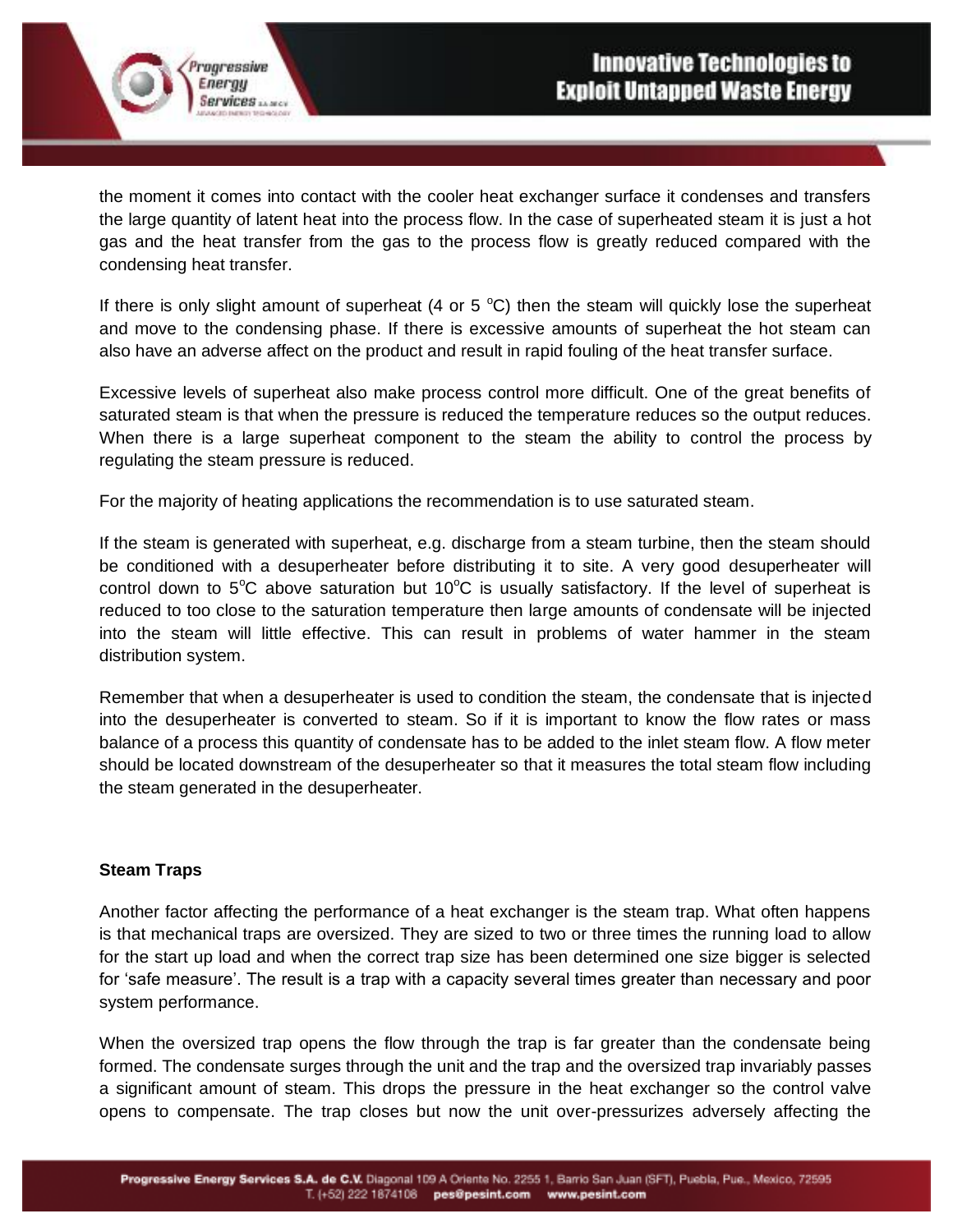control stability of the process. The instability in the condensate flow also reduces the overall heat transfer coefficient.

Hydrodynamic traps are a much better solution for process applications because the flow through the traps is continuous. There is not surging of condensate or steam so the process control is much better and the stable condensate flow results in an improved heat transfer coefficient. Often a great deal of investment is made in the control valve and positioned to improve the process stability but on the outlet of the heat exchanger there is a very crude float of inverted bucket contraption that defies attempts to stabilize the steam flow. So, hydrodynamic traps are a must for effective system performance.

When measuring the performance of the steam trap for a process application it is necessary to know four temperatures and pressures, before the control valve, after the control valve, before the steam trap and after the steam trap, particularly if it is a high pressure application with a large turndown. If for example the steam supply pressure is 20 Bar but the unit is running at 5 Bar then the steam temperature after the control valve will be 180 $\degree$ C but the saturation temperature 160 $\degree$ C. If the trap is working well then the temperature measured before the trap should be 160  $\degree$ C too and the temperature after the trap related to the back pressure. If the process is critical it is advised to install a temperature transmitter before the trap to monitor the trap operation but it is important to interpret the results based on the operating conditions.

#### **System Efficiency**

rogressive Energy

**Services** *MARCH* 

#### **Flash Recovery**

It is a good idea to try and recover the large amount of sensible heat in high pressure condensate. When the condensate passes across a steam trap or control valve the drop in pressure converts some of the condensate back to steam to maintain the energy balance. This 'flash' steam can be used in the process to reduce the amount of 'live' steam.

However care has to be taken to correctly design a flash recovery system.

One example is where process air is heated with a flash steam coil followed by a live steam coil. The condensate from the live steam coil goes to a flash tank which feeds the flash steam coil. However it is critical that a pressure reducing valve is used that has sufficient capacity to supply all the load of the flash steam coil. Without the correctly sized pressure reducing coil it is possible for the system to cycle. The pressure in the live steam coil will increase to achieve set point. As the pressure and flow in the live steam coil increases the quantity of flash steam increases so there more heating capacity and the system overshoots the set point. The system responds by closing the live steam coil but this also reduces the flash steam and the system doesn't have a enough heat available and drops below set point.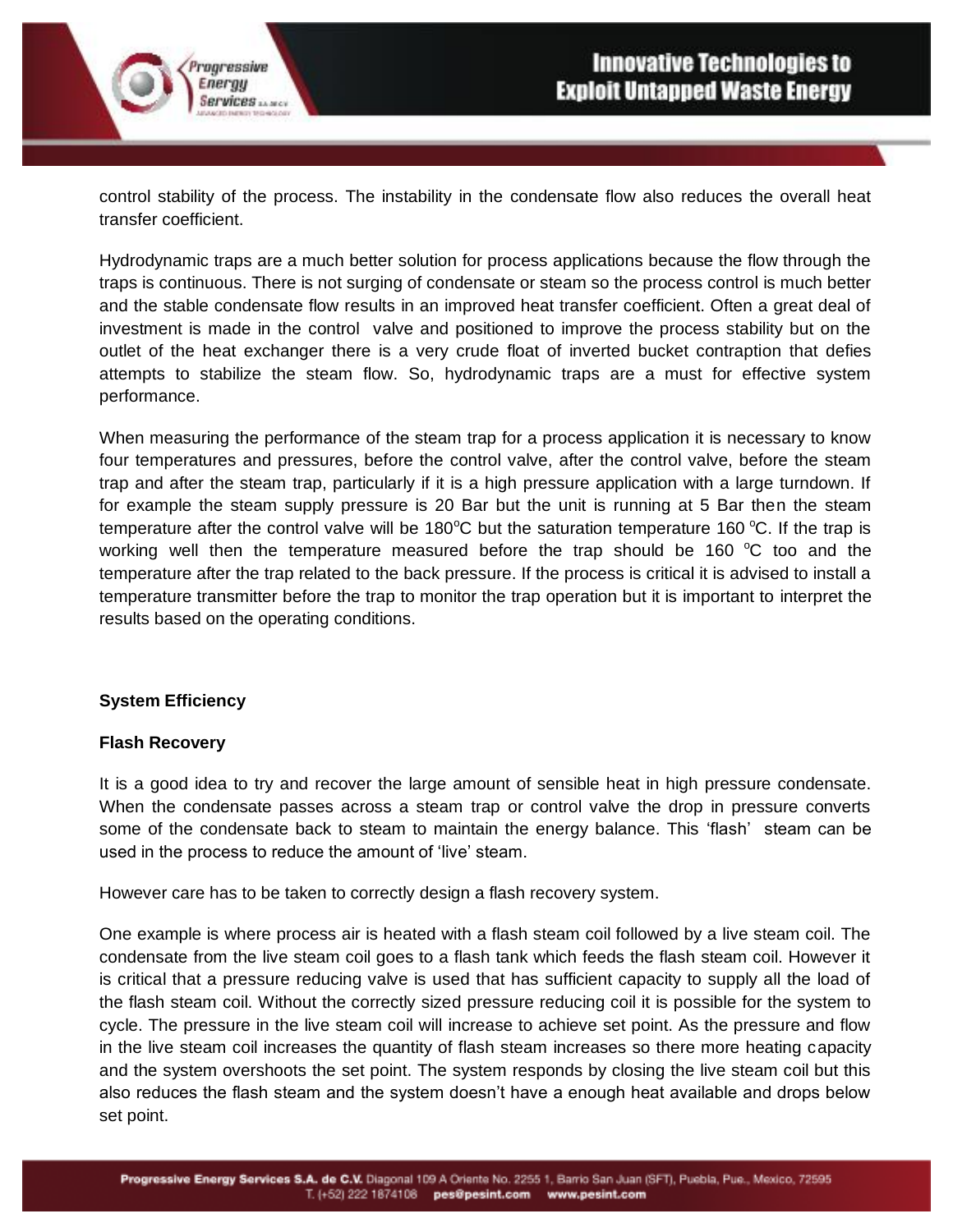A flash steam system should be designed so that amount of flash steam generated is always lower than the demand for the low pressure steam. This way there will always be some make-up of live steam and the system will remain stable.

Another mistake with flash systems is to recover flash at each pressure stage. For example if a plant uses 25 Bar, 12 Bar, 5 Bar and 2 Bar steam it is often the case that condensate from 25 Bar processes goes to a 12 Bar tank, 12 to 5 and 5 to 2. However there is relatively little flash generated between 25 and 12 or 5 to 2 and therefore, depending upon design loads the minimum stages should be used, e.g. 25, 12 and 5 all feed into a 2 Bar flash tank, or if not the 25 and 12 to 5 and only the 5 to 2 Bar.

It can be the case that there is no live steam make up to the lowest pressure supply (e.g. 2 Bar) because so many of the traps on the higher pressures are passing steam that 2 Bar steam is being maintained without make up steam. It therefore appears that all is well and there is little point in investing in steam trap maintenance. However steam traps are not only there to save energy, they also protect the associated process equipment.

The purpose of a steam trap is to pass condensate at the same rate it is forming without passing live steam. If a steam trap fails open or is rapid cycling then instead of having stagnant steam in the heat exchanger tubes there is now two phase flow. Two phase flow is highly corrosive and so it would only be a matter of time before the tubes and particularly the bends of the heat exchanger become eroded and fail.

So even if the overall plant efficiency is good because the lower pressure steam flows are being maintained without live steam it is still essential to carry out trap maintenance. The importance to the overall performance of a plant to maintaining traps in good working order is often overlooked.

## **Boilerhouse Operation**

rogressive Energy

**Services MARCH** 

There are many articles written about the correct operation of boilers and a great deal of expertise in this area. This article is more related to the demand side than the production side. However the point that is worth rising if the effective use of the energy that is input into a boiler. There are some losses such as radiation and convection losses and blow down losses that can be considered fixed losses (although it is of course possible to recover the energy from the blow down) but the majority of the losses from the boiler are in the chimney.

The temperature of the combustion gases leaving the boiler are related to the temperature of the steam being generated. The combustion gases cannot be at a lower temperature than the steam and are normally at least  $20^{\circ}$ C above. So the first point to consider is what pressure is required in the plant. Often the steam is generated at pressures much higher than required for historical reasons that are no longer relevant (previous use of steam turbines etc). If the pressure can be reduced then there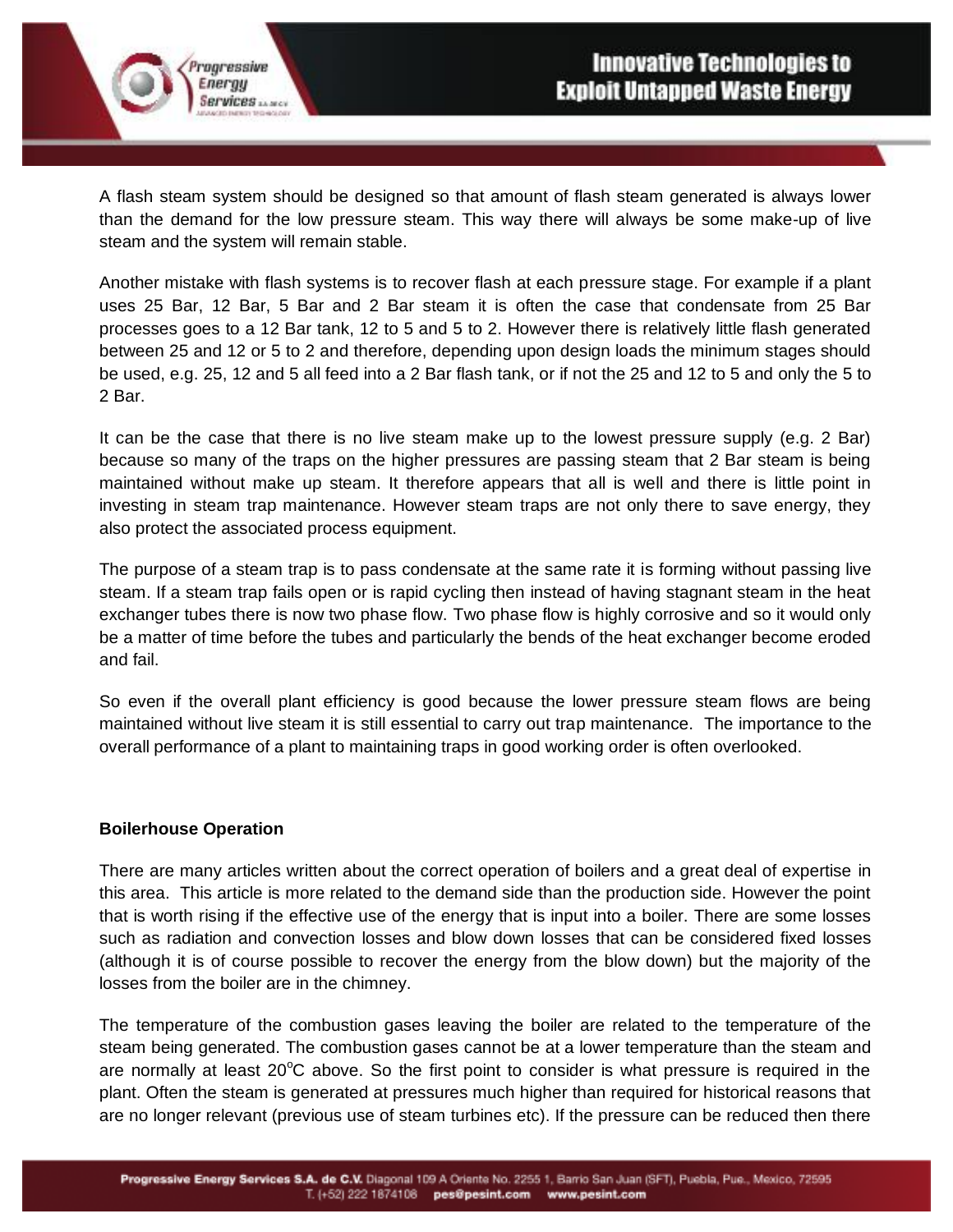is significant potential for energy savings. But before the pressure is reduced checks need to be made on the suitability of the boiler to run at lower pressures when designed for higher pressures.

But the key to efficient steam generation is to recover as much as possible of the energy that is being lost in the chimney. If we were to ignore the heat losses from the shell and the blow down losses then the closer the chimney temperature gets to the ambient air temperature the closer the boiler gets to being 100% efficient.

The normal place to start is to install an economizer to heat the condensate from the de-aerator to the boiler. This will reduce the amount of fuel needed to bring the condensate up from the de-aerator temperature to the boiling point temperature and directly reduce the amount of fuel required. A second step could be to install an air to air combustion air preheater. Care has to be taken regarding a potential increase in the NOx per ton of steam because of the slightly elevated air flame temperature but the reduced fuel consumption should compensate for this. Care should be taken not to heat the combustion air beyond the specified limits of the combustion fan and burner.

Even with both an economizer and air to air preheat the exhaust gas temperature in the boiler chimney is rarely below 110 $\degree$ C. Normally the rule is not to drop the boiler chimney temperature below this due to the possibility of localized cooling (in slower moving pockets of gas) and the possibility of condensation forming. Any condensation will be mildly acidic if it is natural gas (with negligible sulphur content) or more acidic if the fuel contains sulphurs e.g. No.6 Oil.

However the Condex unit from Combustion and Energy Ltd is designed to operate below the due point of the chimney gases (typically around 70  $^{\circ}$ C). The final exit temperature of the gases will depend on the temperature of the water to be heated but typically a water temperature of 20  $\degree$ C will result in a chimney exit temperature of between 45 and 50  $^{\circ}$ C. At this temperature a large proportion of the latent heat (due to the water that is a byproduct of combustion) in the combustion gas flow can be captured.

The fact that the gases will leave the boiler at temperatures less than 50  $\degree$ C means that the boiler efficiency can be increased as high as 95%. However care has to be taken when assessing this saving because with economizers and air preheat the boiler will produce the same amount of steam with less fuel but in the case of the Condex the saving will be from using less gas because less steam is required.

See PES web site or [www.combustionandenergy.com](http://www.combustionandenergy.com/) for more details on the Condex unit.

#### **Thermocompressors or Injectors**

rogressive Energy

**Services MARCH** 

Often in a process it is necessary to generate a pressure below atmospheric. This can be done with a condenser to collapse the condensable vapor component and a mechanical vacuum pump to remove non condensables. However vacuum pumps can be expensive to run and maintain.